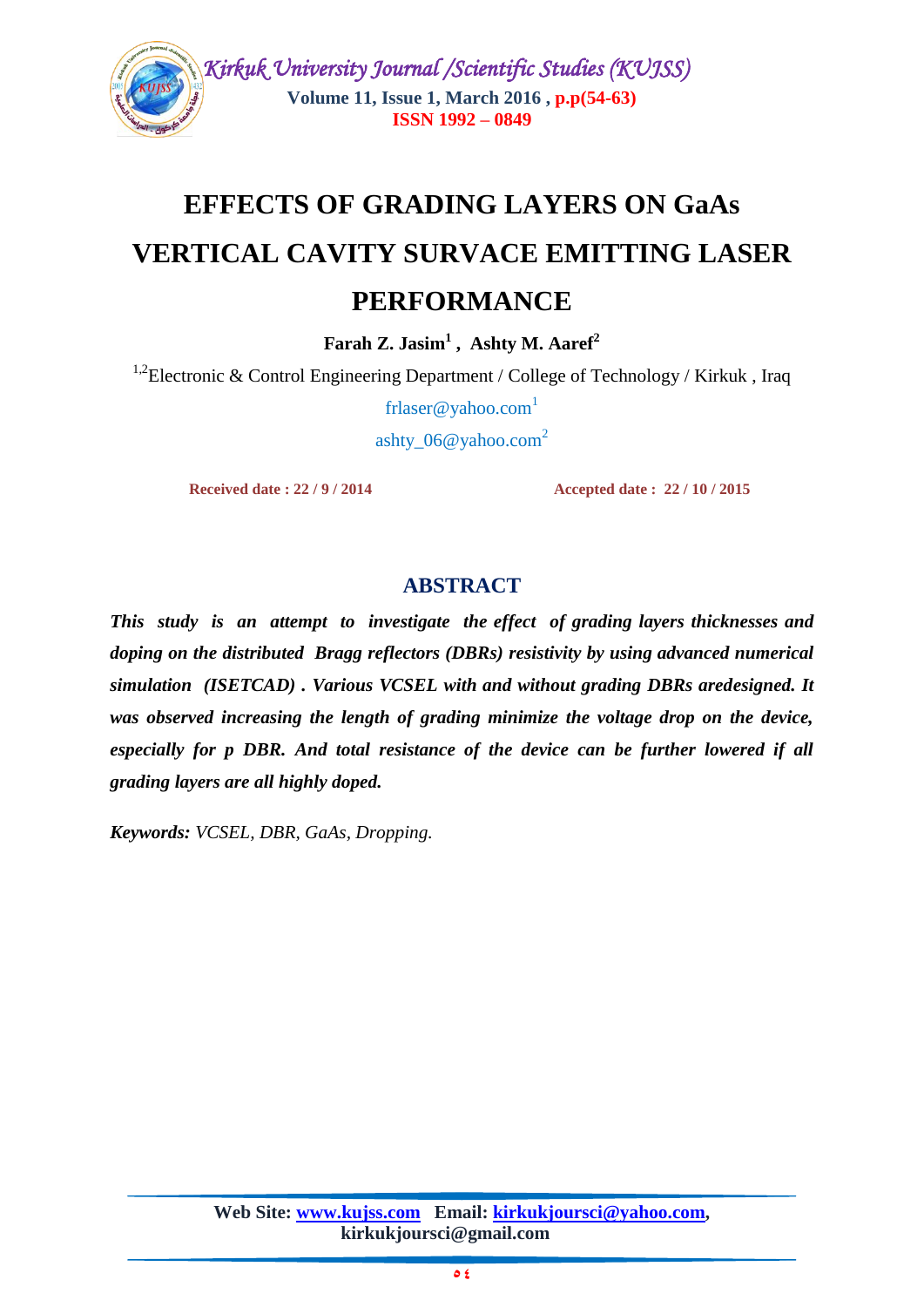

**جأذير الطبقات المحدرجة على اداء ليزر كاليوم ارسنايث ذات انبعاخ سطحي لحجويف شاقولي**

**، ئاشتي مهدي عارف <sup>1</sup> فرح زهير جاسم 2**

قسم الالكترونيك والسيطرة الكلية التقنية كركوك / قسم البرمجيات الكلية التقنية كركوك

[frlaser@yahoo.com](mailto:frlaser@yahoo.com)<sup>1</sup> ashty\_06@yahoo.com<sup>2</sup>

**جاريخ اسحالم البحد: 22 / 9 / 2105 جاريخ قبول البحد: 22 / 01 / 2104**

#### ا**لملخص**

**تم استخدام برنامج المحاكاة العددية المتقدمة لدراسة و تحميل تأثير سمك وتطعيم الطبقات المتدرجة )layer grading( عمى مقاومة العاكسات Bragg الموزعة. صممت في هذا البحث عدة ليزرات ذات انبعاث سطحي لتجويف شاقولي(VCSEL (مع وبدون الطبقات المتدرجة. و لوحظ ان زيادة طول الطبقات المتدرجة يسبب تقميل في هبوط الفولطية الجهاز، وخاصة في نوعDBR p.كما وجدان المقاومة الكمية لمجهاز انخفضت بصورة ممحوظة بعد تطعيم الطبقات المدرجة بشكل اعمى.**

**الكممات الدالة:** ليزر ذات إنبعاث سطحي لتجويف شاقولي، الطبقات المتدرجة، غاليوم أرسنايت، التطعيم

## **1. Introduction**

 The distinctive feature of VCSELs is that laser reflectors are parallel to the epi layers. Since the cavity volume of VCSEL is small, high mirror reflectivity isrequired to compensate the low round trip gain. DBR is the only practical way to realize the high reflectivity [1-6]. DBRs are structures formed from multiple layers of alternating materials with different refractive index. Each interface reflects partial of the optical wave. A high quality reflector is constructed at the wavelength of whichall the reflections combine with constructive interference. Transmission matrix method is a powerful tool to simulate the multilayer structures [7-12].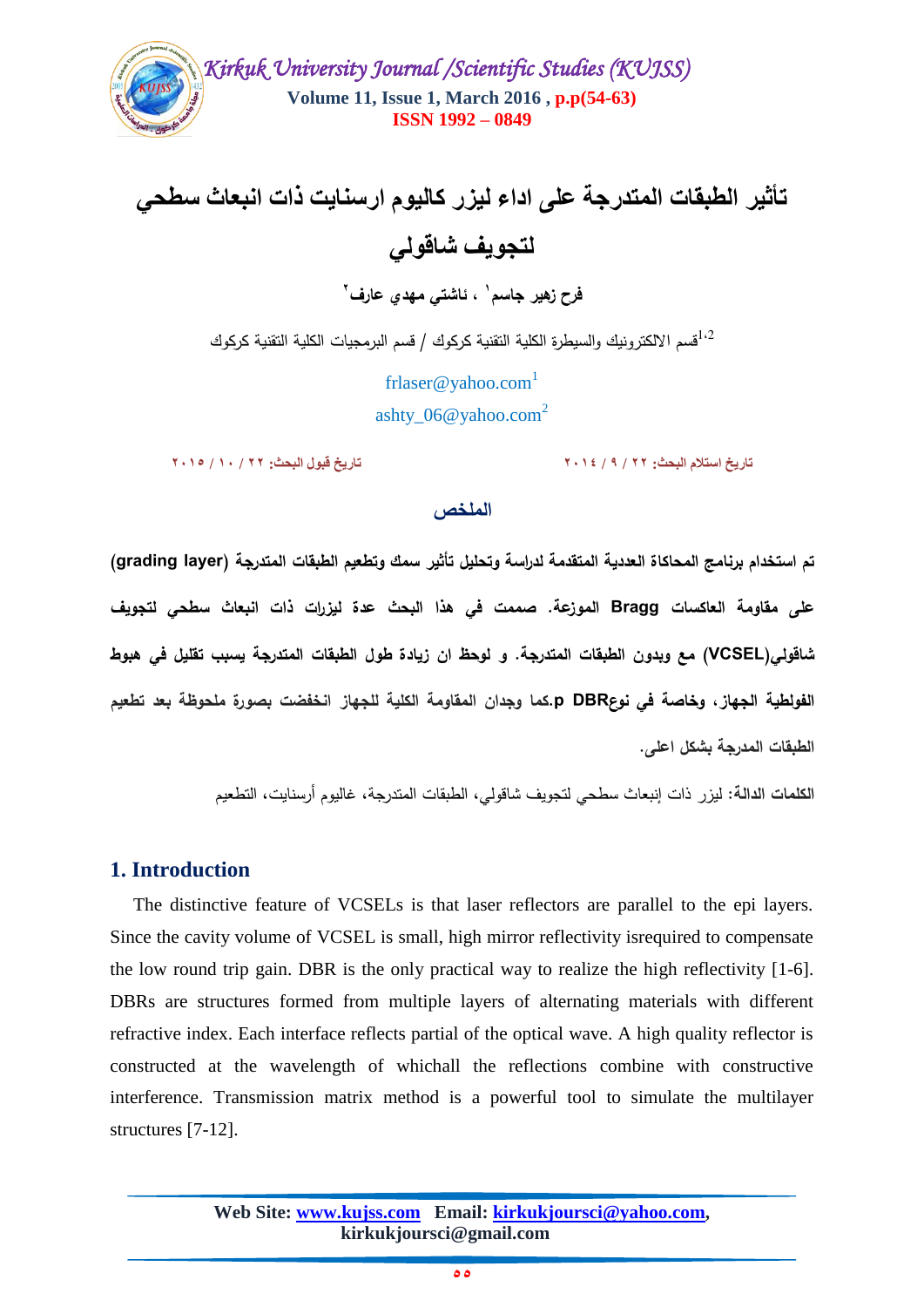

 Combining the multiple quarter-wavelengths thick high-to-low refractive index layers will result to maximum reflectance greater than 99%. The reflectivity of a single DBR at normal incidence can be calculated using the following equation [13].

$$
R = \left(\frac{1 - \left(\frac{n_L}{n_H}\right)^{2n}}{1 + \left(\frac{n_L}{n_H}\right)^{2n}}\right) \tag{1}
$$

where n is the number of the DBR pairs,  $n<sub>L</sub>$  and  $n<sub>H</sub>$  arethe low and high refractive indexes of the two layers in DBR, respectively. The DBRs designing criteria arerelated to maximum optical reflectivity, thermal andelectrical conductivity, material index contrast and optical absorption [13]. The analysis of DBRin VCSEL design is critical due to its strong reflectivity effect on all laser fundamental properties; therefore, the attention paid to the optimized distributed Bragg reflectors, which is very important in VCSEL design. The optimization of theDBR structure is fundamentally important to increase theperformance of optical systems based on the VCSEL technology [14-16].In this work the effect of thicknesses and doping concentration of grading layers in DBR on the VCSEL performance using ISE`TCAD software was investigated.

## **2. VCSEL Design in numerical simulation**

 When the metal contact is on the outside of DBR, carriers must travel through theDBR structure to reach the active region. Large resistance of DBR multilayers seriously hampers the device's characteristics. ISETCAD simulation withtransmission matrix method (TMM) was used to analyze the resistance of DBR structure.



N Metal

**Fig. (1):** Schematic diagram of the Structure for DBR Resistance Simulation.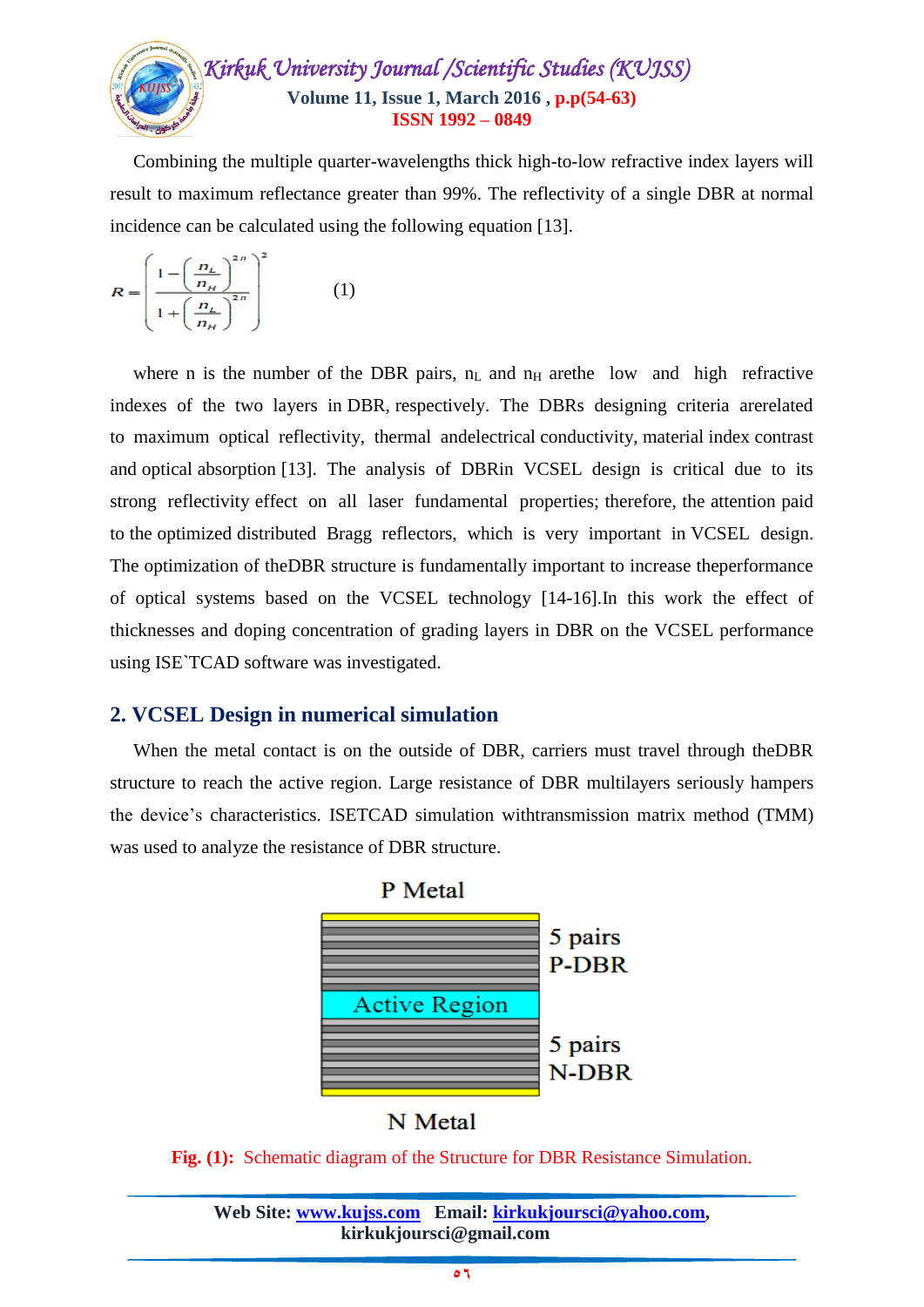

 The band gap energy for AlGaAs at room temperature is calculated using the direct and indirect energy band gap equations :

$$
Eg(x)_{dir} = 1.424 + 1.247 \, xeV \quad x < 0.45 \quad \text{(direct energy band gap)} \tag{2}
$$

 $Eg(x)_{ind} = 1.900 + 1.250x + 0.143x^2$  eV  $x \ge 0.45$  (indirect energy band gap) (3)

 The electrons, light and heavy holes effective masses for AlGaAs active layer are used in our simulation, which can be calculated by the following equations:

$$
\frac{m_e}{m_o} = 0.067 + 0.083x\tag{4}
$$

$$
\frac{m_{lh}}{m_o} = 0.087 + 0.063x \qquad \frac{m_{hh}}{m_o} = 0.500 + 0.290x \qquad (5)
$$

 The schematic diagram of the structures used in the simulation is shown in Fig. (1). This simulation wasused to obtain information of serial resistance ofDBRs used in an 850 nm VCSEL. So the active region is a GaAs QW with  $Al<sub>0.2</sub>GaAs$  as barriers. The active region is one wavelength thick. The active region issandwiched in two 5-pair  $Al<sub>0.15</sub>GaAs/Al<sub>0.95</sub>GaAs$ DBRs. The bottom DBR is n type and the top DBR is p type. P and n metal contacts are formed on the surfaces of the DBR. The simulated device dimension is 5 μm by 5 μm. Maximum 2 mA current is simulated flowing through the structure. Five different DBR designs are simulated. The DBR dielectric material, thickness and doping information are summarized in Table  $(1)$ .

 **Table (1):** DBR Layer Thickness and Doping Used In the Simulation.

| <b>Sample</b>           | <b>NoGrad</b>   | 10Grad          | 10GradHigh      | 20Grad          | 20GradHigh      |
|-------------------------|-----------------|-----------------|-----------------|-----------------|-----------------|
| AI0.15GaAs              | 59 nm           | $49 \text{ nm}$ | 49 nm           | $39 \text{ nm}$ | $39 \text{ nm}$ |
|                         | 1E18            | 1E18            | 1E18            | 1E18            | 1E18            |
| <b>Grading</b>          | 0 <sub>nm</sub> | $10 \text{ nm}$ | $10 \text{ nm}$ | $20 \text{ nm}$ | $20 \text{ nm}$ |
|                         |                 | 1E18            | 4E18            | 1E18            | 4E18            |
| Al <sub>0.95</sub> GaAs | <b>70 nm</b>    | 60 nm           | 60 nm           | $50 \text{ nm}$ | $50 \text{ nm}$ |
|                         | 1E18            | 1E18            | 1E18            | 1E18            | 1E18            |
| <b>Grading</b>          | 0 <sub>nm</sub> | $10 \text{ nm}$ | $10 \text{ nm}$ | $20 \text{ nm}$ | $20 \text{ nm}$ |
|                         |                 | 1E18            | 1E18            | 1E18            | 1E18            |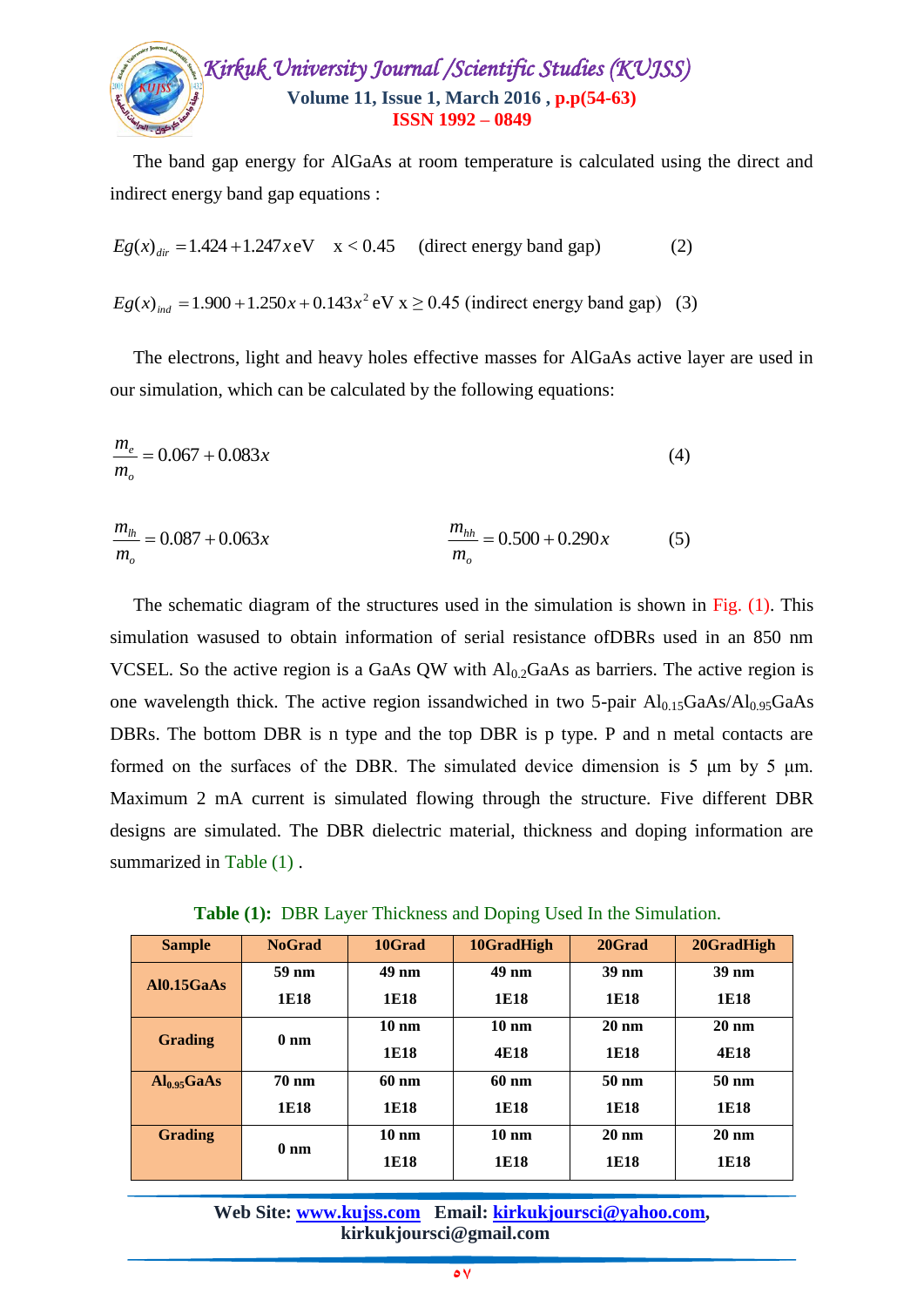

The "No Grad" DBR has no grading between the high refractive index material $Al<sub>0.15</sub>GaAs$ and low refractive index material  $Al<sub>0.95</sub>GaAs$ . The layers are quarter wavelength thick and all the layers are uniformly doped to  $1E18 \text{ cm}^{-3}$ . The "10Grad" DBR has a 10 nm grading on each interface. The thicknesses of  $Al<sub>0.15</sub>GaAs$  and $Al<sub>0.95</sub>GaAs$  are reduced accordingly to maintain the periodicity of the DBR. This DBR is uniformly doped to  $1E18 \text{ cm}^{-3}$ . The "10GradHigh" DBR has the same layer structure as the "10Grad" DBR except the doping is 4E18 cm<sup>-3</sup> in the grading layerswhich the carriers flow from the  $Al_{0.15}GaAs$  to  $Al_{0.95}GaAs$ . The "20Grad" DBR has similar structure as "10Grad" DBR but has 20 nm Grading. The "20GradHigh" DBR is similar to "10GradHigh" DBR buthas 20 nm Grading.

#### **3. Simulation Results and Discussion**

 Voltage-current curves of various VCSEL Structures are shown in Fig. (2) . It is clearly shown that increasing the grading layer thickness and increasing the doping in grading layerreduce the device resistance. The highest resistance was foundin the "NoGrad" structure.



**Fig. (2):** Simulated Voltage-Current Curves of various VCSEL Structures

 The band structure and quasi-Fermi level distribution of "10Grad" structure with 2 mA driving current are shown in Fig.  $(3)$ . The black curve is the conduction band structure, the cyan curve is the valence band structure, the greencurve is the electron quasi-Fermi level distribution, and the blue curve is the hole quasi-Fermi level distribution. The voltage drop distribution can be obtained by following the electron quasi-Fermi level in the n side of the device and following the hole quasi-Fermi level in the p side of the device.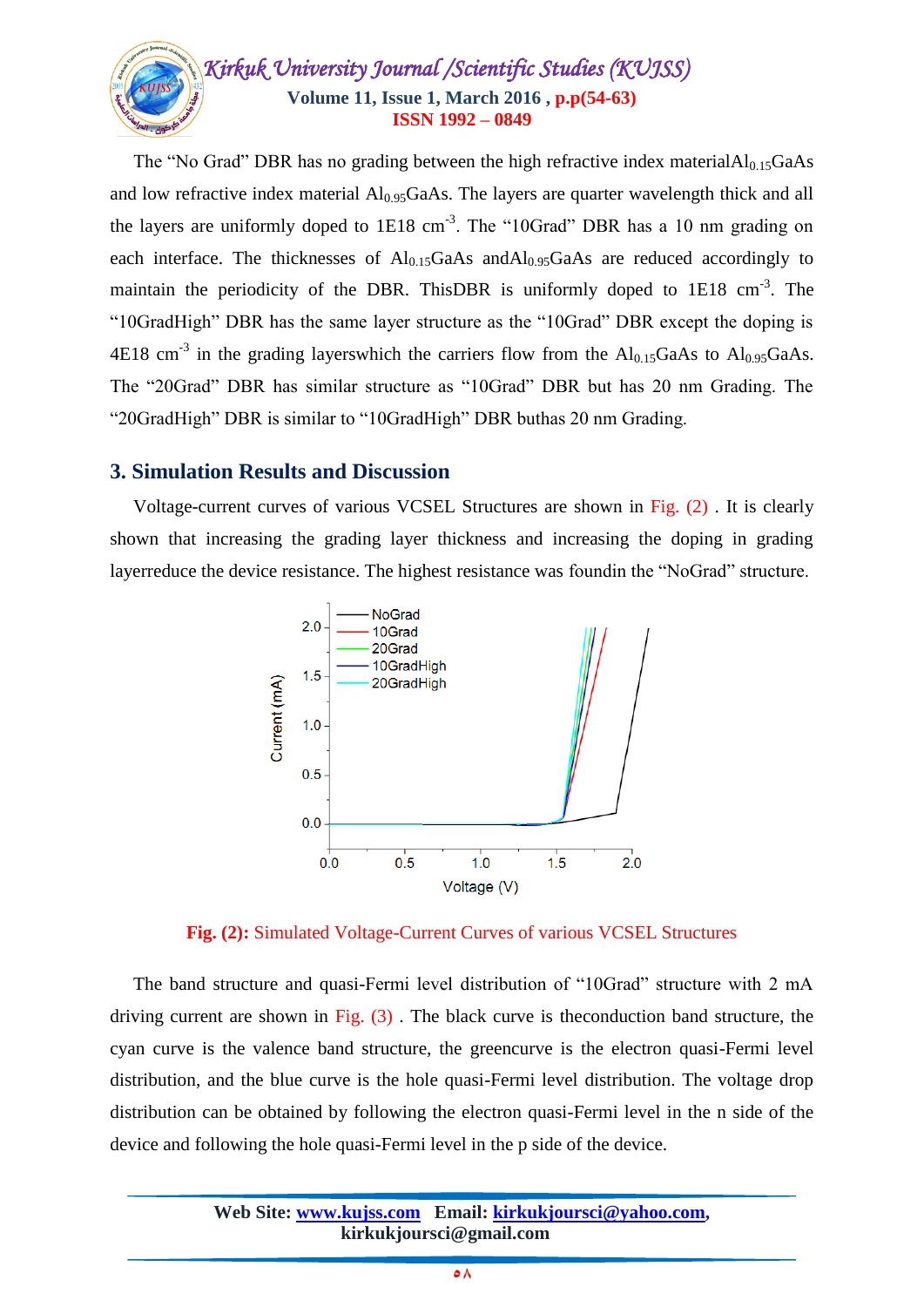



**Fig. (3):** Band Diagram and Quasi-Fermi Level Distribution of "10Grad" Structure



**Fig. (4):** Simulated Voltage Distribution in P-DBRs

 The voltage distributions in the p DBRs are shown in Fig. (4). The four curves corresponding to four graded DBR structures are presented. They are markedby different colors according to the legends in the graph. Vertical black lines mark the positions of interfaces. For all these curves, the zero voltage points are located inthe QW at the 0 μm position which is not shown. Holes flow from right to left in this drawing. Similar drawings for n DBRs are shown in Fig. (5) . The zero voltage points are still located in the QW at the 0 μm position. Electrons flow from left to right in the drawing. Fig. (4) and Fig. (5) are plotted with the same scale for the convenience of comparison.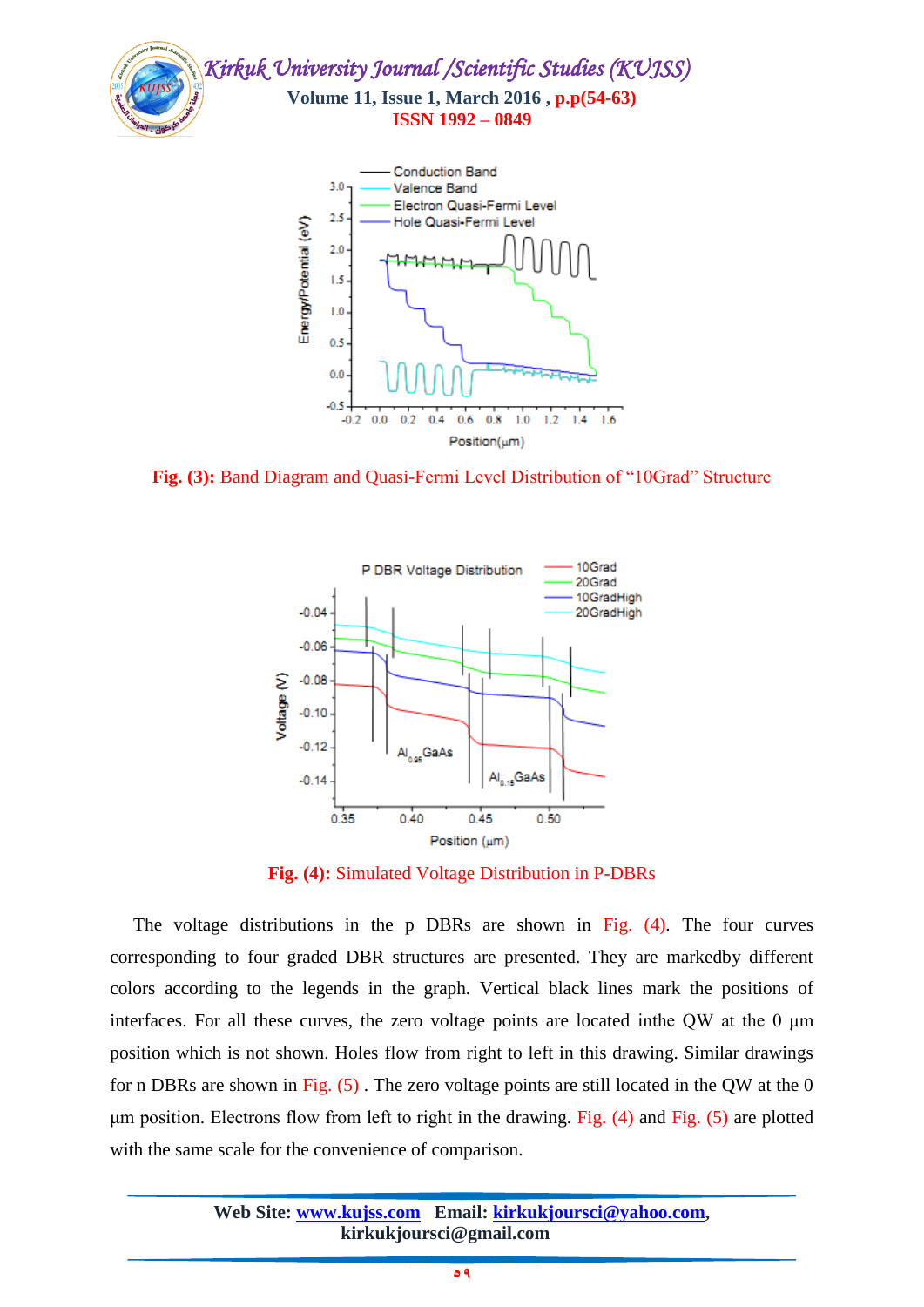



**Fig. (5):** Simulated Voltage Distributions N-DBRs

 Voltage drops in all layers of simulated DBRs are summarized in Table (2) . The Grading (LH) is the grading from  $Al<sub>0.15</sub>GaAs$  to  $Al<sub>0.95</sub>GaAs$  in the current flow direction. The Grading (HL) is from  $Al<sub>0.95</sub>GaAs$  to  $Al<sub>0.15</sub>GaAs$  in the current flow direction. Compared to n DBR, p DBR has higher voltage drop due to heavy effective mass and low mobility. Increasing the length of grading minimize thevoltage drop, especially for p DBR. Increasing the doping in the grading also helps to lower the voltage drop. Total resistance of the device can be further lowered if all grading layers are all highly doped. However, there is a tradeoff between the DBRresistance and free carrier absorption. Other than grading layers, p-Al<sub>0.95</sub>GaAs alsocontributes to the high voltage drop due to high bulk resistance.

| Sample<br>Material  | 10Grad | 20Grad | 10GradHigh | 20GradHigh |
|---------------------|--------|--------|------------|------------|
| $p - Al_{0.15}GaAs$ | 0.002  | 0.002  | 0.002      | 0.002      |
| p-Grading (LH)      | 0.013  | 0.006  | 0.004      | 0.002      |
| $p - Al0.95 GaAs$   | 0.009  | 0.007  | 0.009      | 0.007      |
| p-Grading (HL)      | 0.013  | 0.005  | 0.013      | 0.005      |
| <b>P</b> Total      | 0.037  | 0.020  | 0.028      | 0.016      |
| $n-Al0.15GaAs$      | 0.001  | 0.001  | 0.001      | 0.001      |
| n-Grading (LH)      | 0.008  | 0.006  | 0.002      | 0.002      |
| $n-Al0.95GaAs$      | 0.003  | 0.002  | 0.003      | 0.002      |
| n-Grading (HL)      | 0.007  | 0.007  | 0.007      | 0.007      |
| <b>N</b> Total      | 0.019  | 0.015  | 0.013      | 0.011      |

**Table (2):** Simulated Voltage Drops in DBR layers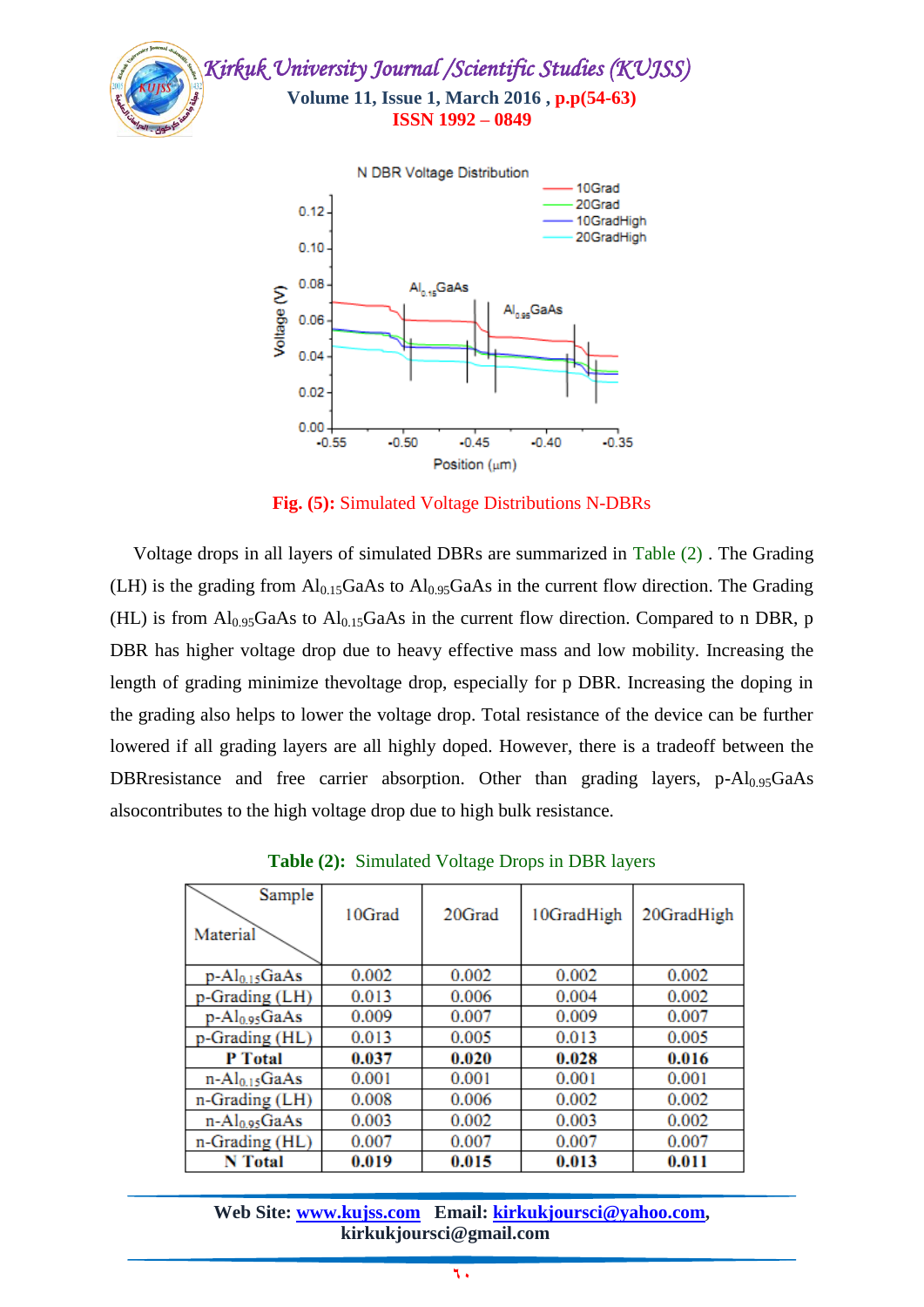

**Fig. (6):** Influence of Grading on DBR Reflectivity

 Using the grading instead of the abrupt junction in DBR decreases the resistivity, but it also influences the reflectivity. The reflectivity of  $Al<sub>0.15</sub>GaAs-Al<sub>0.95</sub>GaAs DBRs$  with no grading, with 10 nm grading, and with 20 nm grading is shown in Fig. (6) . According to the simulation, in order to reach the reflectivity of 99%, the number of DBR pairs need to be 16, 17, and 18 respectively for these three DBRs. In order to reach the reflectivity of 99.99%, 31, 32 and 35 pairs of DBRs are required respectively. Although the DBR resistivity increases linearly with the number of DBR pairs, the reduction of the DBR resistivity due to a wide grading is much larger. Other than DBR reflectivity, there is also another trade off between the free carrier absorption and the DBR resistivity. Doped DBR introduces the freecarrier absorption especially in the p DBR side. In order to minimize the free carrier loss, few pairs of p DBR close to the active region may intentionally be doped less.The DBR resistivity is sacrificed to lower the loss in this case.

#### **4. Conclusions**

 Finally, the comparison of the effect of thicknesses and doping concentration of grading layers inDBR on the VCSEL performance was included. It was observed that by using the grading layers instead of the abrupt junction in DBR decreases the resistivity, but it also influences the reflectivity of the device. Compared to n DBR, p DBR has higher voltage drop due to heavy effective mass and low mobility. Increasing the length of grading minimize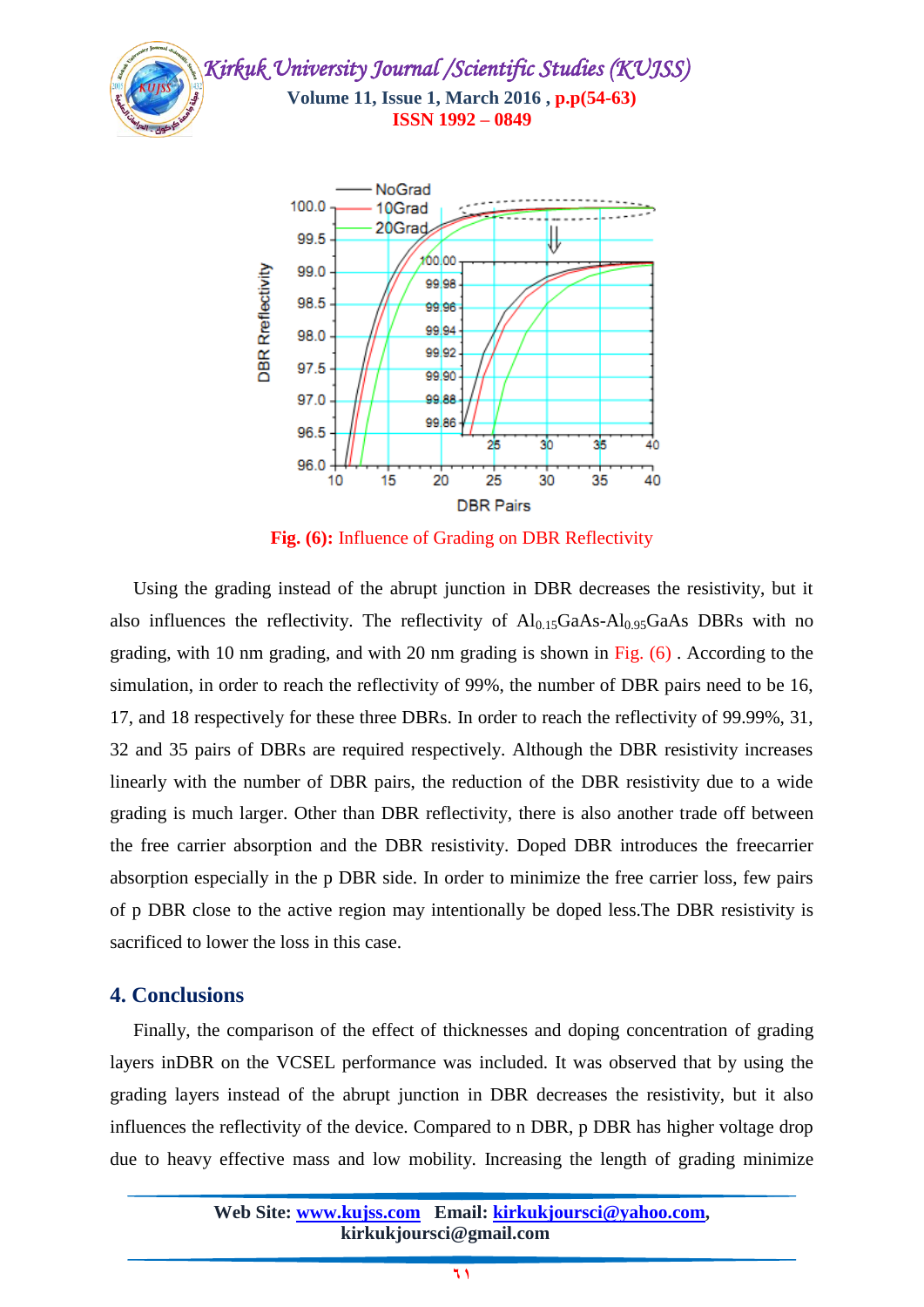

thevoltage drop, especially for p DBR. Increasing the doping in the grading also helps to lower the voltage drop. Total resistance of the device can be further lowered if all grading layers are all highly doped.

# **References**

**[1]** K. Iga, "*Surface-Emitting Laser – Its Birth and Generation of NewOptoelectronics Field*," IEEE J. Selected Topics in Quantum Electron., Vol. 6, No. 6, (2000).

**[2]** G. P., Agrawal, "*Semiconductor Lasers: Past, Present, and Future*,",American Institute of Physics, (1995).

**[3]** C. Wilmsen, , H., Temkin, and L. A Coldren, "*Versitcal-Cavity Surface-emitting Lasers*," Cambridge University Press, (1999).

**[4]** R. Stevenson,., Ph.D. thesis,"*High Performance Components of Free-Space Optical and Fiber-Optic Communications Systems*," dissertation, (2005).

**[5]** J. M., Dallesasse, N. Holonyak, , Jr. A. R., Sugg, T. A., Richard, and El-Zein, ,"*Hydrolyzation oxidation of AlGaAs-AlAs-GaAs quantum well heterostrcutres and superlattices*," Appl. Phys. Lett., Vol. 57, No. 26,(1990),

**[6]** D. G. Deppe, , D. L. Huffaker, , J. Shin, , and Q., Deng, "*Very-low-threshold indexconfined planar microcavity lasers*," IEEE Photon. Technol. Lett., Vol. 7, No. 9, (1995),

**[7]** S. L. Chuang, , "*Physics of Optoelectronic Devices*,"John Wiley and Sons,1995,

**[8]** R. S.,Geels, B.J. Thibeault, , S.W. Corzine, , J.W. Scott, , and L.A. Coldren, , "*Designand characterization of In0.2Ga0.8As MQW vertical-cavity surface-emitting lasers*,"IEEE J. Quantum Electron., Vol. 29, No. 12,(1993),

**[9]** J. J. Dudley, D. L. Crawford, , and J. E. Bowers, , "*Temperature Dependence of the Properties of DBR Mirrors Used in Surface Normal Optoelectronic Devices*," IEEE Photon. Technol. Lett., Vol.4, No. 4,(1992),

**[10]** L. A. Coldren, ,and S. W. Corzine, , "*Diode Lasers and Photonic Integrated Circuits,*"John Wiley & Sons, Inc,1995.

**[11]** Z. Wei, Ph.D. thesis,"*Semiconductor Surface Emitting Laser, Laser Array and Polarization Control*," , 2006.

**[12]** G. R. Hadley, *Effective index model for vertical-cavity surface-emittinglasers*," Optics Letters, Vol. 20, No. 13,(1995).